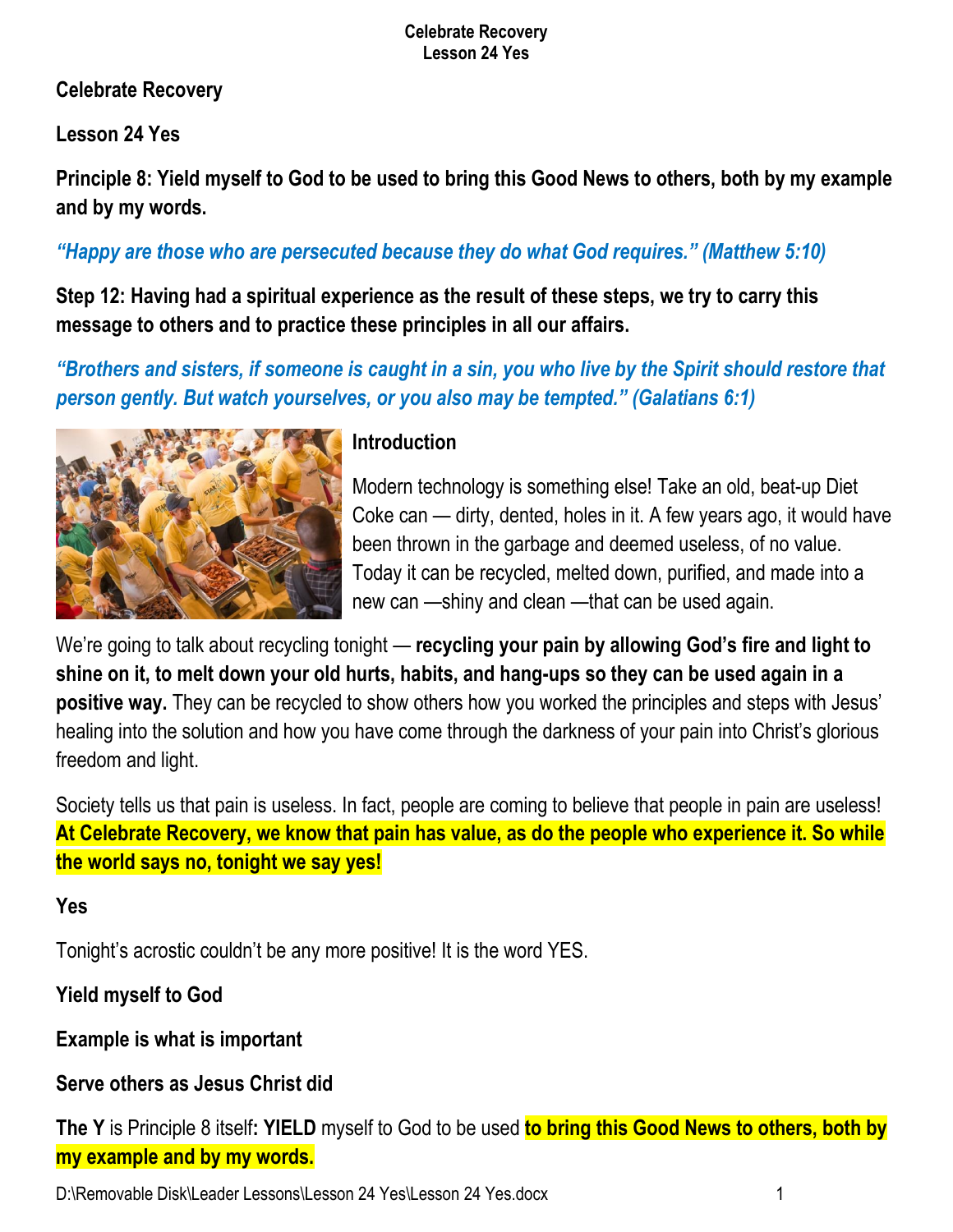#### **Celebrate Recovery Lesson 24 Yes**

To truly practice this principle, we must give God the latitude He needs to use us as He sees fit. We do that by presenting everything we have —our time, talents, and treasures —to Him. We hold loosely all that we call our own, recognizing that all of it comes from His hand. When we have yielded to Him, God can use us as His instruments to carry the message to others in word and action.

## *Galatians 6:1 –2 (TLB) tells us: "If a Christian is overcome by some sin,... humbly help him back onto the right path, remembering that the next time it might be one of you who is in the wrong. Share each other's troubles and problems, and so obey our Lord's command."*

People take your example far more seriously than they take your advice.

That leads us to the E in yes: **EXAMPLE** is what is important!

Your walk needs to match your talk. We all know that talk is cheap, because the supply always exceeds the demand.

If you want someone to see what Christ will do for them, let them see what Christ has done for you.

Here is a question to ask yourself when you get to this principle: Does my lifestyle reflect what I believe? In other words, does it show others the patterns of the world —selfishness, pride, and lust —or does it reflect the love, humility, and service of Jesus Christ?

# *"Arouse the love that comes from a pure heart, a clear conscience, and a genuine faith" (1 Timothy 1:5, GNT).*

This year, we have all been blessed by some outstanding and courageous testimonies at Celebrate Recovery. These people believe in Principle 8! They believe in it enough to share not only in the safety of their small groups but also with the whole recovery family. They believe in Jesus Christ enough to share their lives with others. They stood up here and shared their weaknesses and strengths with others who are suffering from similar pain, hurts, hang-ups, and habits. They gave others a piece of their heart —not a piece of their mind.

Our goal again for next year is to have **two testimonies each month** as we work on each step. So, if you have been in recovery for a while and haven't shared your story as yet, **get busy, write it out, and get it to me**. We need to hear and you need to share your miracle in the coming year.

The last letter in yes is **S: SERVE others** as Jesus Christ did.

When you have reached Principle 8, you are ready to pick up the "Lord's towel," the one with which He washed the disciples' feet in the upper room the night before He was crucified.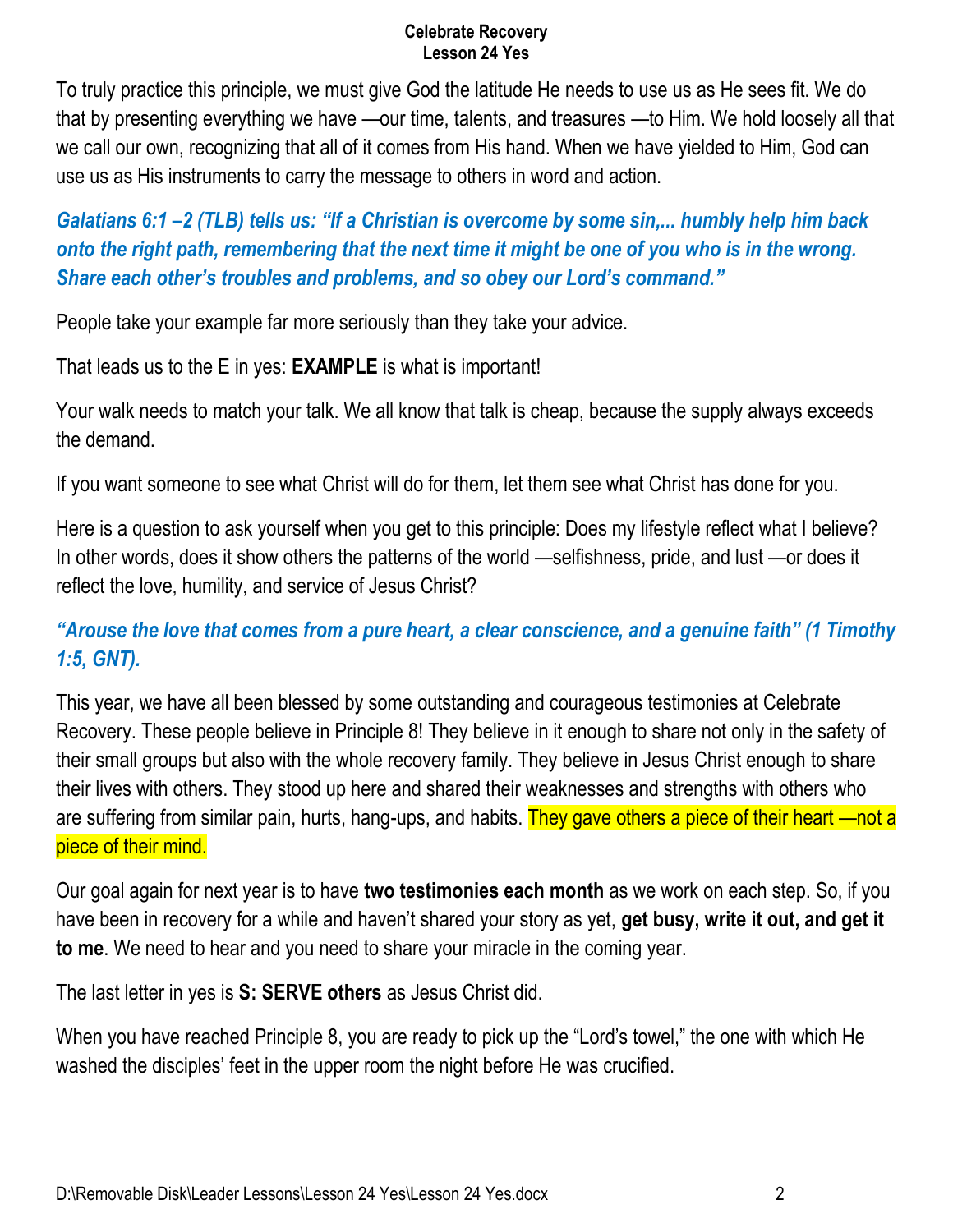#### **Celebrate Recovery Lesson 24 Yes**

Jesus said, *"And since I, the Lord and Teacher, have washed your feet, you ought to wash each other's feet. I have given you an example to follow: do as I have done to you" (John 13:14 –15, TLB).* 

You don't all have to give your testimonies to three hundred people to do service. All service ranks the same with God. You can say "y-e-s" to Principle 8 in many ways!

1 **Be an accountability partner**. Find someone in your small group who agrees to encourage and support you as you work through the principles. You agree to do the same for that person. You hold one another accountable for working an honest program.

2 **Be a sponsor**. Sponsors are people who have worked the steps. Their job is to guide newcomers on their journey through the steps, to give a gentle nudge when they are procrastinating **or to slow them down when they are rushing through a step.** Sponsors do so by sharing their personal journey on their road to recovery.

3 Become a greeter. Greeters get to Celebrate Recovery at 6:45 p.m. They welcome and provide directions for newcomers. They provide the newcomer with the important first impression of Celebrate Recovery!

4 Help with the food prep. You need to arrive by 5:00 p.m. to help set up. If you can't get here early, **stay a few minutes after to help clean up.** You can bake a cake, make a pot of soup.

5 Invite someone to church. Ask someone from your secular groups or a neighbor, a friend, or a coworker!

# **The world is full of two kinds of people —givers and takers**. The takers eat well and **the givers sleep well. Be a giver. There are many, many more areas to serve! Make suggestions! Get involved!**

Principle 8 comes down to this: Do what you can, with what you have, where you are.

Make your life a mission, not an intermission!

## **Wrap-Up**

The road to recovery leads to service. When you reach Principle 8, the road splits. Some of you will choose to serve at Celebrate Recovery. Others will choose to serve in other areas of the church. The fact is, we need both.

We need you to share your experiences, strengths, and hopes with newcomers here on Friday nights. You do that as leaders, sponsors, and accountability partners. But the church also needs your service. As